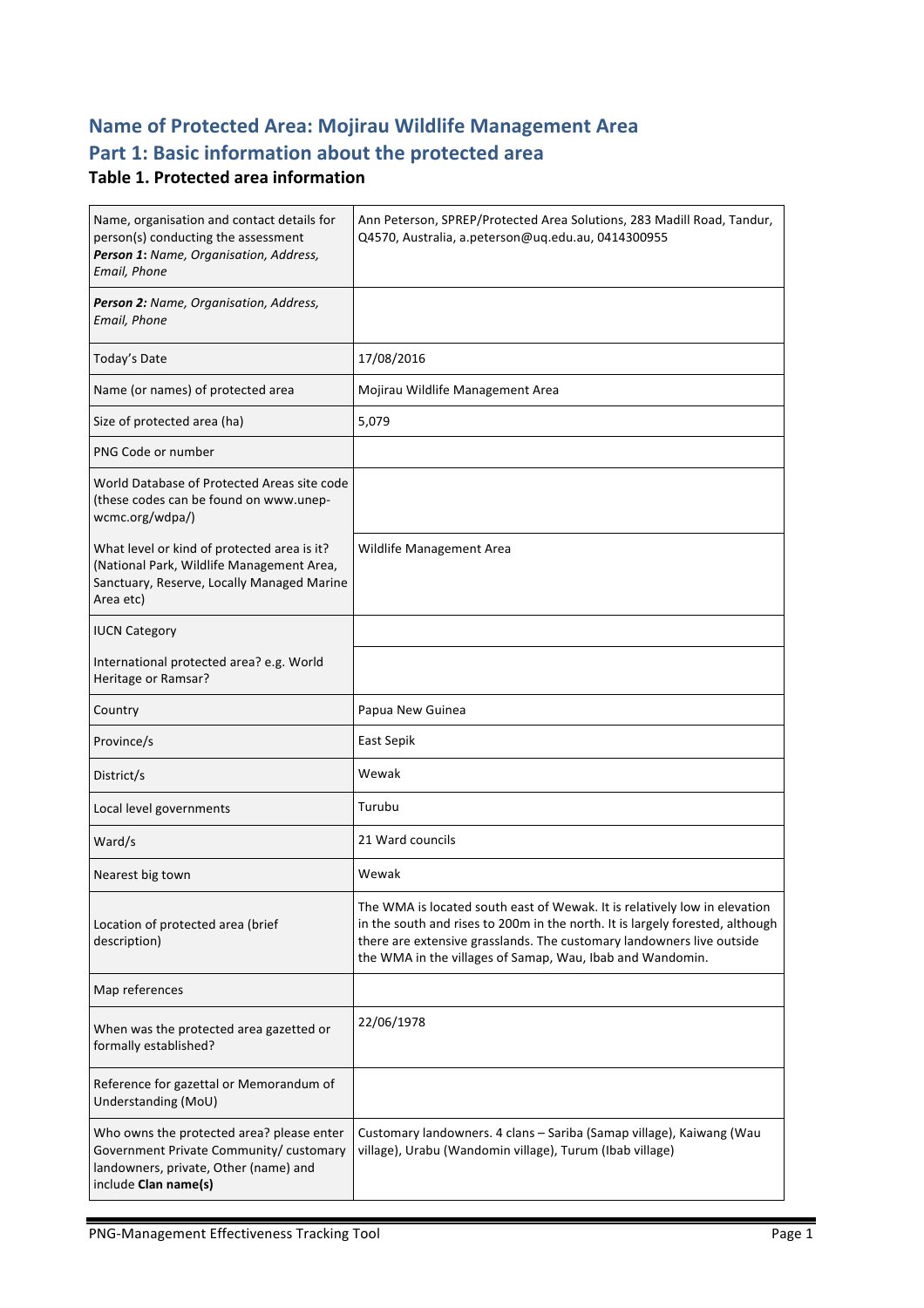| Number of households living in the<br>protected area                                                                                                           | 0                                                                                                                                                                                                                                                                                                                                                                                                                                                                                                                                                                                                                                                                                                                                                                                 |
|----------------------------------------------------------------------------------------------------------------------------------------------------------------|-----------------------------------------------------------------------------------------------------------------------------------------------------------------------------------------------------------------------------------------------------------------------------------------------------------------------------------------------------------------------------------------------------------------------------------------------------------------------------------------------------------------------------------------------------------------------------------------------------------------------------------------------------------------------------------------------------------------------------------------------------------------------------------|
| Population size within the protected area                                                                                                                      | 0                                                                                                                                                                                                                                                                                                                                                                                                                                                                                                                                                                                                                                                                                                                                                                                 |
| Who manages the protected area? (e.g.<br>please enter government, customary<br>landowners [add clan names] management<br>committee [how many and what gender]) | Customary landowners and the WMA Management Committee (4<br>executives, 3 members; all male)                                                                                                                                                                                                                                                                                                                                                                                                                                                                                                                                                                                                                                                                                      |
| Total number of staff (this means anyone<br>working on the protected area in paid jobs -<br>whether NGOs, community, rangers or<br>customary landowners        | 0                                                                                                                                                                                                                                                                                                                                                                                                                                                                                                                                                                                                                                                                                                                                                                                 |
| Temporary paid workers 0                                                                                                                                       |                                                                                                                                                                                                                                                                                                                                                                                                                                                                                                                                                                                                                                                                                                                                                                                   |
| Permanent paid workers 0                                                                                                                                       |                                                                                                                                                                                                                                                                                                                                                                                                                                                                                                                                                                                                                                                                                                                                                                                   |
| Annual budget (US\$) - excluding staff salary<br>costs                                                                                                         | 0                                                                                                                                                                                                                                                                                                                                                                                                                                                                                                                                                                                                                                                                                                                                                                                 |
| Operational (recurrent) funds                                                                                                                                  | 0                                                                                                                                                                                                                                                                                                                                                                                                                                                                                                                                                                                                                                                                                                                                                                                 |
| Project or special funds                                                                                                                                       | 0                                                                                                                                                                                                                                                                                                                                                                                                                                                                                                                                                                                                                                                                                                                                                                                 |
| Reason for park establishment                                                                                                                                  | "It goes back to the history of the area. There was an elderly man who<br>had a dream. He said let's protect this forest and there will be some good<br>things happening in the future. This is before there was a WMA concept.<br>So he moved the idea of conservation. We believe in the relationship<br>between nature and the existing human beings. When we go out hunting<br>and fishing our nature speaks to us. There are caves and special areas that<br>are sacred and we want to preserve them. Now the idea is that people<br>want to conserve their environment to provide a livelihood and also use<br>this as an attraction for tourists. It is becoming difficult to get people to<br>think about conservation".                                                  |
| What are the main values for which the area<br>is designated (Fill this out after data sheet 2)                                                                | Maintaining sustainable livelihoods, protecting culture and traditional<br>practices, protecting the forest, river/water and grasslands.                                                                                                                                                                                                                                                                                                                                                                                                                                                                                                                                                                                                                                          |
| List the primary protected area management<br>objectives (add lines if needed after the<br>most important objectives):<br>Management objective 1               | Encourage tourism, through protecting our many attractions (e.g.<br>experiencing the culture, sacred sites and the wildlife [black cockatoo,<br>tree kangaroo etc] and developing tourist facilities (e.g. lodges made of<br>traditional materials) and trekking routes through the area.                                                                                                                                                                                                                                                                                                                                                                                                                                                                                         |
| Management objective 2                                                                                                                                         | Protect the environment (e.g. sacred sites, waterfalls, wildlife, and forest).                                                                                                                                                                                                                                                                                                                                                                                                                                                                                                                                                                                                                                                                                                    |
| Management objective 3                                                                                                                                         |                                                                                                                                                                                                                                                                                                                                                                                                                                                                                                                                                                                                                                                                                                                                                                                   |
| Number of people involved in answering the<br>assessment questions                                                                                             | 8                                                                                                                                                                                                                                                                                                                                                                                                                                                                                                                                                                                                                                                                                                                                                                                 |
| Name/organisation/contact details of<br>people participating the assessment (Please<br>do not insert return/enter or dot points)                               | Gabriel Molok, Turubu Eco Forestry Development Program Inc., PO Box<br>1224, Wewak, turubuecoforestry@gmail.com, +675 4563955/70379732;<br>Bernard Salam, Mojirau WMA, Samap Village, PO Box466, Wewak, East<br>Sepik Province; Gabriel Bania, Mojurau WMA, Samap Village (as above),<br>73584042; Wendy Elias, Gunetegi Resource Owners Association, c/- PO<br>Box 961 Wewak, wgegeyo910@gmail.com, 4561338/73429272;<br>Augustine Mondu, Gunetegi Resource Owners Association/WMA/Turubu<br>Eco Forestry Development Program Inc., Tring Village, PO Box 493,<br>Wewak, East Sepik Province, auggiimondu832@gmail.com, 73832116;<br>Frank Kamo, Gunetegie Resource Owners Association/WMA; Russel Eliac,<br>Gunategie Resource Owners Association/WMA, Tring Village, 70326746. |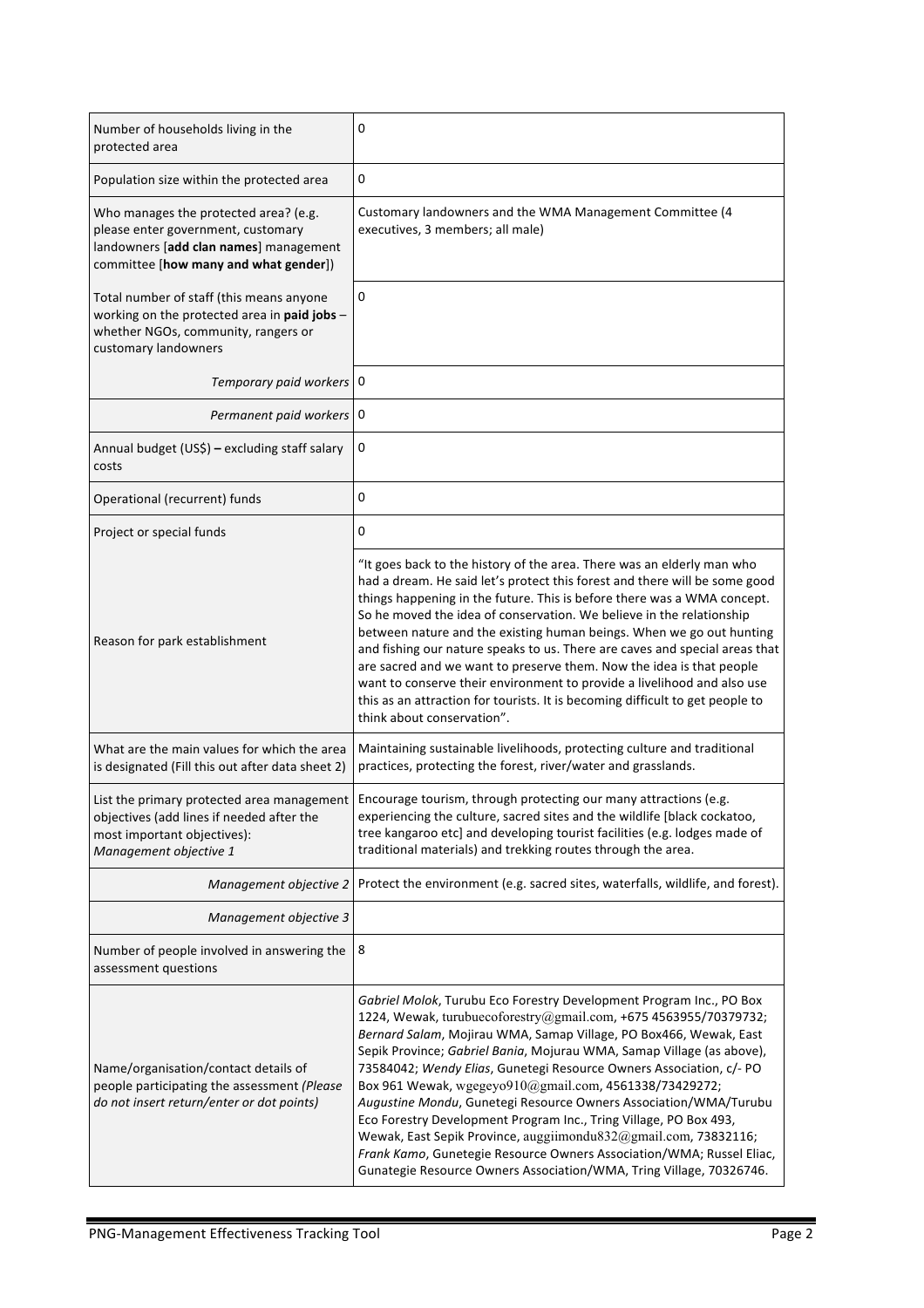| Customary landowners/other community;<br>CEPA, Other national government agency;<br>Provincial govt; local level govt; Protected<br>area staff (anyone working on the protected<br>area in paid jobs; NGO; Donors; External<br>experts; Others | Customary landowners, local NGO                                     |
|------------------------------------------------------------------------------------------------------------------------------------------------------------------------------------------------------------------------------------------------|---------------------------------------------------------------------|
| Please note if assessment was carried out in                                                                                                                                                                                                   | SPREP through the PNG Protected Area Assessment Project, which is a |
| association with a particular project, on                                                                                                                                                                                                      | component of the GEF Community-based Forest and Coastal             |
| behalf of an organisation or donor.                                                                                                                                                                                                            | Conservation and Resource Management Project in PNG.                |

### Part 2: What makes this protected area special and important?

Mojirau is thought to be the first protected area to be formally gazetted in PNG. The WMA is our 'mama graun' (mother earth). It has forest, kumuls (bird of paradise), tree kangaroos, cassowaries, pigs, lizards, wallabies and fresh water species such as fish, eels, turtles, and prawns. There is diverse biodiversity and several rare and threatened species. It has mountains, with caves and waterfalls. In the forest the soil is pushed up into mounds (gunategi) by insects. We form an association with mama graun. Our survival depends on this and we need to protect this land, the forest and the animals. We also want to extend the WMA so there is no more destruction of the forest. In the past the WMA was partially logged. This was an infringement by the loggers. Logging occurs to the east of the WMA and the loggers built a road through the eastern end of the WMA. The national Forestry Department allowed the construction of the logging road through the WMA. The loggers were supposed to build a 40m wide road corridor but they built a very large corridor and illegally harvested the logs without the consent of the customary landowners, who in 1990 started to protest against the logging. Also a 99 year lease has been issued under the Land Act 1996 as a Special Agricultural Business Lease (SABL) to acquire 168,000ha and we were not aware of this until it was gazetted. We filed a court case in 2011 and won that decision, but an appeal was lodged and a decision is still pending. Logging however, still continues and the WMA is under threat. The Turubu Eco Forestry NGO is leading the forest struggle in this area and trying to unite the community to present a common voice to fight this logging. We have a registered landowner association – Gunategie WMA Resource Owners Association (which includes clans with landownership in the WMA and surrounding areas).

| No.            | <b>Key values</b>                          | <b>Brief description</b>                                                                                                                                                                                                                                                                                                                                                                                                                                                                                                                                                                                                              | Note if<br>endangered<br>species or<br>ecosystem (IUCN) |
|----------------|--------------------------------------------|---------------------------------------------------------------------------------------------------------------------------------------------------------------------------------------------------------------------------------------------------------------------------------------------------------------------------------------------------------------------------------------------------------------------------------------------------------------------------------------------------------------------------------------------------------------------------------------------------------------------------------------|---------------------------------------------------------|
| $\mathbf{1}$   | Maintaining sustainable<br>livelihoods     | The people use fish, eels and prawns. They travel into the forest,<br>where they may have built a small house and they can stay for a<br>week or so and do some hunting. Megapodes are plentiful and<br>their eggs are used for special occasions. There are two species<br>of megapode in the area. There are customary areas and there<br>are taboo areas where you cannot touch the megapodes. They<br>are a primary source of protein and a small amount of eggs is for<br>sale. There are many birds of paradise and hunting is restricted<br>(only the yellow one) and the feathers are used mainly for<br>ceremonial purposes. |                                                         |
| $\overline{2}$ | Protecting customs,<br>legends and history | There are many important spiritual sites within the area and<br>people are closely connected with their environment. It is a part<br>of them.                                                                                                                                                                                                                                                                                                                                                                                                                                                                                         |                                                         |
| 3              | Forest (plants and<br>animals)             | There are many species of trees. About 40 species of tree are<br>used to build one house. There are birds (e.g. waterfowl and the<br>Hauok [cockatoo]). With increasing population this puts a lot of<br>pressure on the forest. The forest is also important for medicinal<br>plants, building canoes, providing for sing sings (dance and<br>music ceremonies) and also habitat for wildlife.                                                                                                                                                                                                                                       |                                                         |
| 4              | River and water                            | Source of drinking water, transportation, food, small gold<br>mining.                                                                                                                                                                                                                                                                                                                                                                                                                                                                                                                                                                 |                                                         |
| 5              | Grassland                                  | 27-30% is grassland, some of which is due to logging. The<br>grassland is an important area for hunting.                                                                                                                                                                                                                                                                                                                                                                                                                                                                                                                              |                                                         |

#### Table 2. Key values of the protected area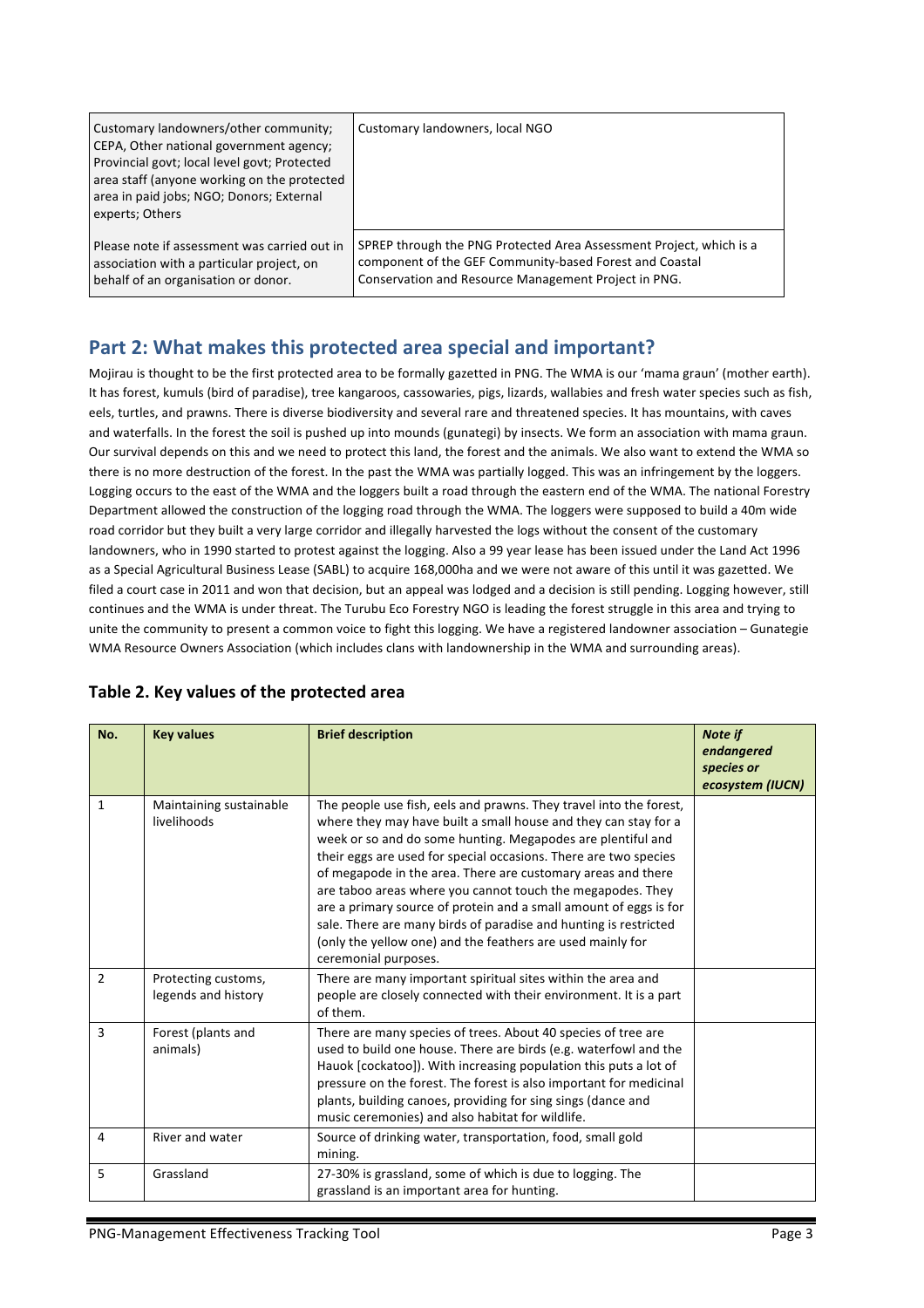# **Table 3. Checklist of values/benefits**

| How important is the protected area                                                               | <b>Score</b>   | <b>Comment</b>                                                                                                                |
|---------------------------------------------------------------------------------------------------|----------------|-------------------------------------------------------------------------------------------------------------------------------|
| for each of the listed values/benefits?                                                           | (0,1,2, DK)    |                                                                                                                               |
| Biodiversity - the presence of many<br>1.<br>different kinds of plants, animals and<br>ecosystems | 2              | People live to support nature and there is diverse plants and<br>animals within the WMA.                                      |
| 2. Presence of rare, threatened, or                                                               | $\overline{2}$ | Tree kangaroo (tenkile, Dendrolagus scottae) is present but                                                                   |
| endangered species (plants and animals)                                                           |                | there has not been an assessment conducted. If they move                                                                      |
|                                                                                                   |                | out of the WMA they are hunted. With an increase in gun                                                                       |
|                                                                                                   |                | ownership the animals moved to the south west. However,<br>now because of logging in this area, the animals are moving        |
|                                                                                                   |                | back into the WMA. All the wildlife is returning - even the                                                                   |
|                                                                                                   |                | birdlife (e.g. black cockatoo). That is why we are trying to                                                                  |
|                                                                                                   |                | extend the WMA to provide habitat for this fleeing wildlife.                                                                  |
|                                                                                                   |                | There may be giant frogs (they are present just outside the                                                                   |
|                                                                                                   |                | WMA) and they are a good source of protein. The frogs can                                                                     |
|                                                                                                   |                | jump a big distance and it hides in the water. The only way                                                                   |
|                                                                                                   |                | to catch it is to use an orange fruit and hold it above the<br>river and the frog jumps out and you can catch it.             |
| 3. Ecosystems (e.g. wetlands, grasslands,                                                         | $\overline{2}$ | Forest, grassland, and aquatic ecosystems are important to                                                                    |
| coral reefs etc) that are rare because                                                            |                | protect. If we lose one thing we lose other things. It is all                                                                 |
| they have been cleared or destroyed in                                                            |                | inter-related and conservation is about preserving these                                                                      |
| other areas                                                                                       |                | links. Traditionally we are connected to the forests and                                                                      |
|                                                                                                   |                | people link with forests, animals, plants and the river. We                                                                   |
|                                                                                                   |                | have spirits of the forest and spirits of the river, and the<br>mountains. The spirits are one of us. Ecosystems are not just |
|                                                                                                   |                | about relationships with animals, it is about our relationship                                                                |
|                                                                                                   |                | with the forest, animals and sea. When people hunt they                                                                       |
|                                                                                                   |                | must not cause pain to animals. So when people hunt they                                                                      |
|                                                                                                   |                | are well prepared, nice, quiet and cool. People do not hunt if                                                                |
|                                                                                                   |                | they are arguing or rough - you will not find any animals.                                                                    |
|                                                                                                   |                | There is a relationship between us and the land. Even today<br>it still protects us.                                          |
| 4. Protecting clean, fresh water                                                                  | $\overline{2}$ | Essential to survival and aquatic species.                                                                                    |
| Sustaining important species in big<br>5.                                                         | 0              | The size is not big. We need to extend it. The WMA is really                                                                  |
| enough numbers that they are able to                                                              |                | under threat at the moment. The animals are very sensitive.                                                                   |
| survive here                                                                                      |                | They don't live in one area. They move over large distances                                                                   |
| 6. Providing a source of employment for                                                           | 0              | and come back into the WMA.                                                                                                   |
| local communities now                                                                             |                |                                                                                                                               |
| 7. Providing resources for local subsistence                                                      | $\overline{2}$ | Many communities benefit because of the WMA i.e. not only                                                                     |
| (food, building materials, medicines etc.)                                                        |                | the WMA customary landowners. Many other people also                                                                          |
|                                                                                                   |                | benefit from the protein from hunting animals.                                                                                |
| Providing community development<br>8.                                                             | 0              |                                                                                                                               |
| opportunities through sustainable<br>resource use                                                 |                |                                                                                                                               |
| 9. Religious or spiritual significance (e.g.                                                      | $\overline{2}$ |                                                                                                                               |
| tambu places)                                                                                     |                |                                                                                                                               |
| 10. Plant species of high social, cultural, or                                                    | $\overline{2}$ |                                                                                                                               |
| economic importance                                                                               |                |                                                                                                                               |
| 11. Animal species of high social, cultural, or<br>economic importance                            | $\overline{2}$ |                                                                                                                               |
| 12. Attractive scenery                                                                            | 2              |                                                                                                                               |
| 13. Tourism now                                                                                   | 0              |                                                                                                                               |
| 14. Potential value for tourism in the future                                                     | 2              |                                                                                                                               |
| 15. Educational and/or scientific value                                                           | $\overline{2}$ | There are no researchers currently, but the WMA has high                                                                      |
|                                                                                                   |                | value for research and education.                                                                                             |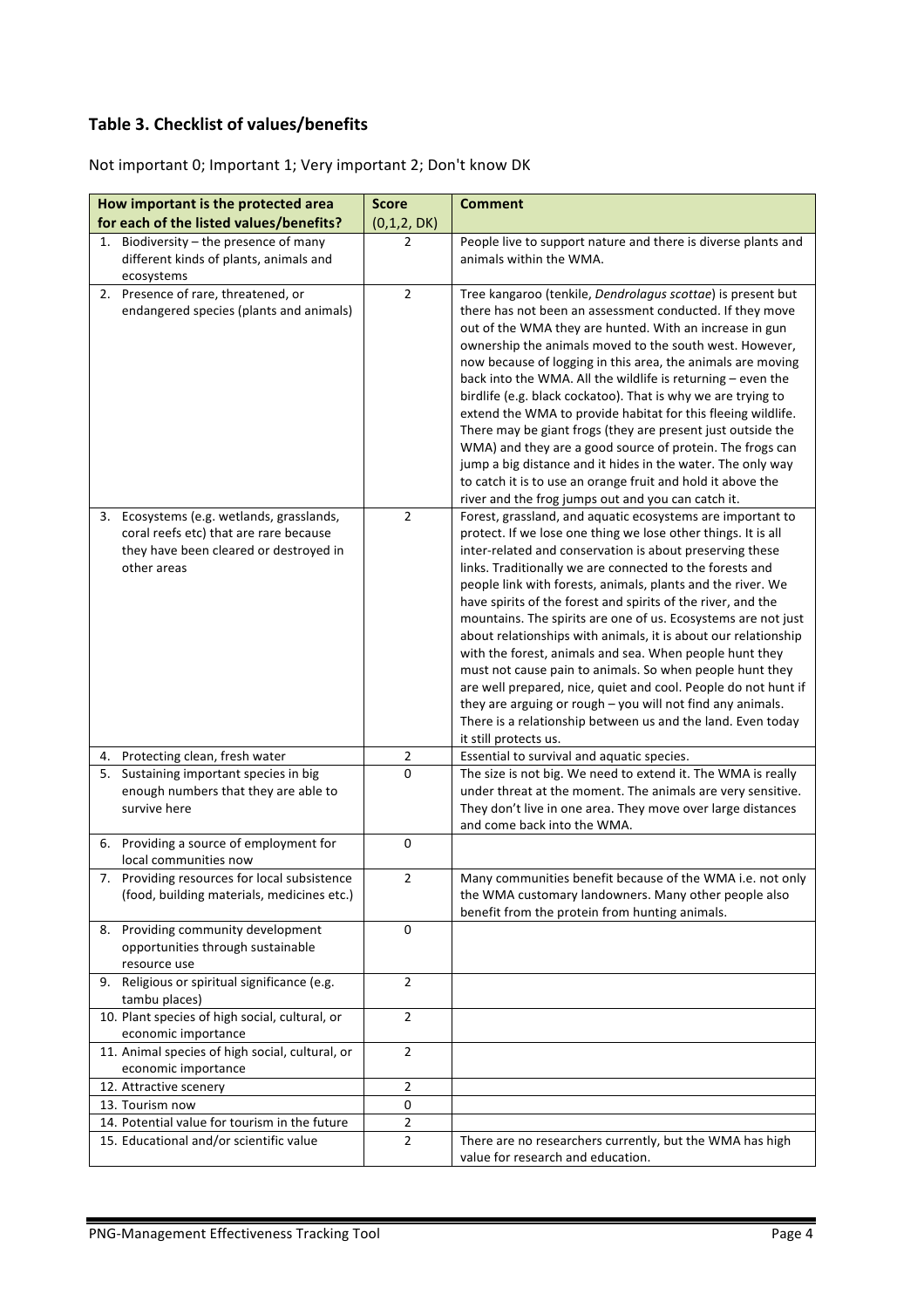| 16. Maintaining culture and tradition on |  |
|------------------------------------------|--|
| customary land and passing this on to    |  |
| future generations                       |  |

### Part 3: What are the threats to the protected area?

#### **Table 4: Threats to the protected area**

- **H High** significance threats are seriously degrading values. This means they are badly damaging some value –it might be a kind of animal or plant, or your traditional gardens
- **M** Medium threats are having some negative impact they are damaging values but not so badly
- **L** Low threats are present but not seriously damaging values<br>**0** N/A where the threat is not present in the protected area of
- **N/A** where the threat is not present in the protected area or where something is happening but is not threatening the values at all

| <b>Threat type</b>                     | <b>Score</b> | <b>Notes</b>                                                             |
|----------------------------------------|--------------|--------------------------------------------------------------------------|
|                                        | (H,M,L,0)    |                                                                          |
| 1.1 Housing and settlement             | 0            |                                                                          |
| 1.1a Population increase in the        | м            | Population is increasing (at a medium rate). We will need to build       |
| protected area community               |              | more houses, cut trees, and put in roads etc and this puts pressure on   |
|                                        |              | the resources. There are currently no programs on family planning.       |
|                                        |              | The church destroyed the traditional methods of family planning          |
|                                        |              | through the house boy system.                                            |
| 1.2 Commercial and industrial areas    | 0            |                                                                          |
| 1.3 Tourism and recreation             | $\Omega$     |                                                                          |
| infrastructure                         |              |                                                                          |
| 2.1 Customary land owner and           | $\Omega$     |                                                                          |
| community gardens and small crops      |              |                                                                          |
| 2.1a Drug cultivation                  | 0            |                                                                          |
| 2.1b Commercial plantations            | 0            |                                                                          |
| 2.2 Wood and pulp plantations          | 0            |                                                                          |
| 2.3 Livestock farming and grazing      | $\mathbf 0$  |                                                                          |
| 2.4 Marine and freshwater              | 0            |                                                                          |
| aquaculture                            |              |                                                                          |
| 3.1 Oil and gas drilling               | 0            |                                                                          |
| 3.2 Mining and quarrying               | $\mathbf 0$  |                                                                          |
| 3.3 Energy generation                  | 0            |                                                                          |
| 4.1 Roads and railroads (include       | H            | An illegal logging road has been constructed through the eastern         |
| road-killed animals)                   |              | portion of the WMA i.e. without the landowners' consent. The width       |
|                                        |              | was supposed to be 40m, but it was more than this and the timber was     |
|                                        |              | logged and taken by the logging company with no compensation to the      |
|                                        |              | landowners. The road has fragmented the WMA due to its extensive         |
|                                        |              | width. There are problems with erosion and sediment entering the         |
|                                        |              | waterways and has impact on aquatic fauna.                               |
| 4.2 Utility and service lines (e.g.    | 0            |                                                                          |
| electricity cables, telephone lines)   |              |                                                                          |
| 4.3 Shipping lanes                     | $\mathbf 0$  |                                                                          |
| 4.4 Flight paths                       | $\mathbf 0$  |                                                                          |
| 5.1 Hunting, killing and collecting    | 0            | There are regulations controlling the hunting of animals. This takes     |
| terrestrial animals (including killing |              | place only at certain times and for specific purposes (e.g. ceremonies). |
| of animals as a result of              |              |                                                                          |
| human/wildlife conflict)               |              |                                                                          |
| 5.2 Gathering terrestrial plants or    | 0            |                                                                          |
| plant products (non-timber)            |              |                                                                          |
| 5.3a Logging and wood harvesting       | 0            |                                                                          |
| for local/customary use                |              |                                                                          |
| 5.3b Logging and wood harvesting -     | H            | Illegal logging occurs along the constructed logging road. The main      |
| commercial logging                     |              | logging company is Rimbunan Hijau, which operates under the Lower        |
|                                        |              | Sepik Forestry and the participants indicated that this land was         |
|                                        |              | acquired illegally i.e. the area where the logs were harvested in the    |
|                                        |              | WMA is outside of the Lower Sepik Local Forest Agreement. No             |
|                                        |              | benefits have come to our community from this. Landowners are still      |
|                                        |              | demanding compensation over this loss of our resources.                  |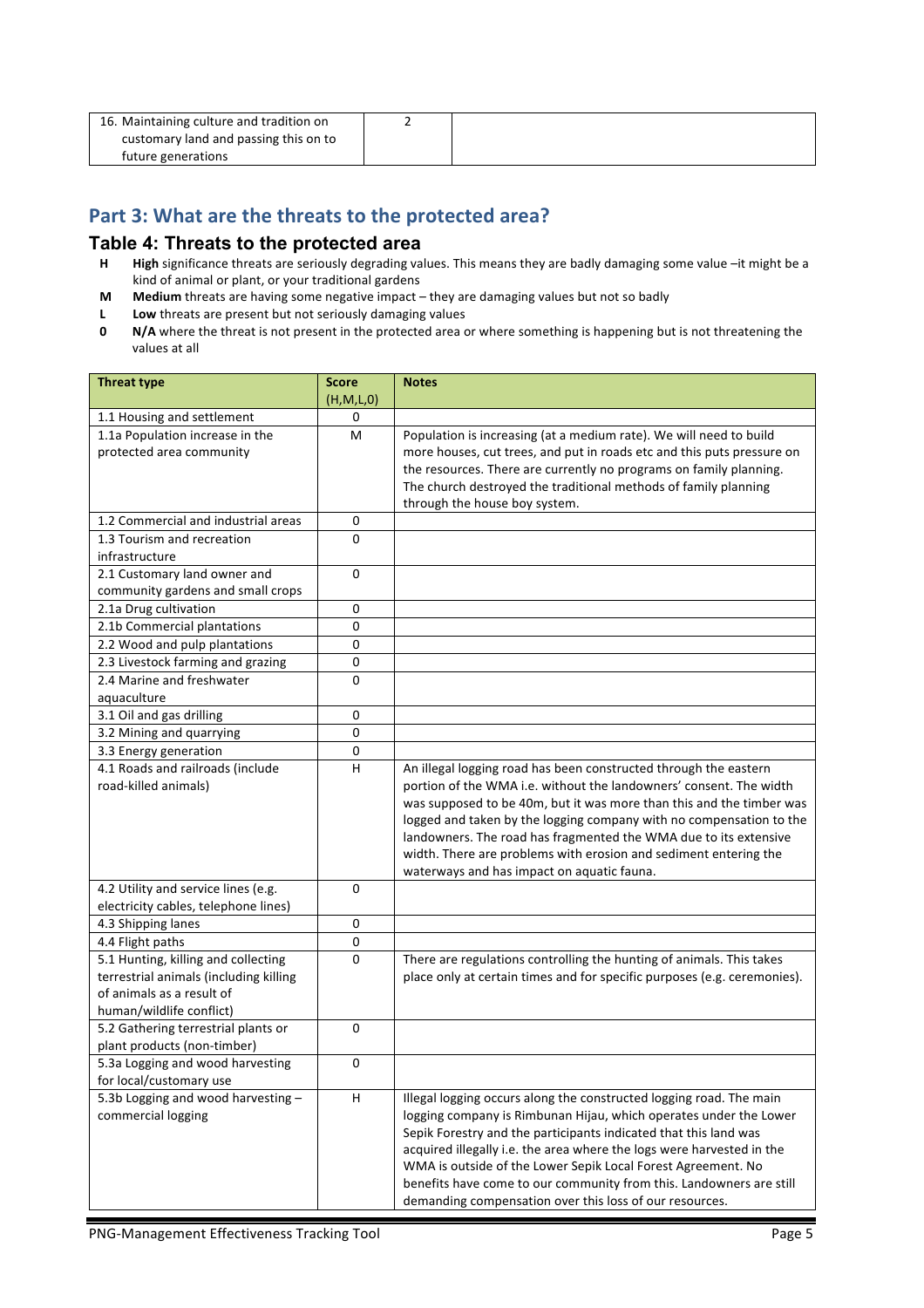| <b>Threat type</b>                               | <b>Score</b><br>(H,M,L,0) | <b>Notes</b>                                                           |
|--------------------------------------------------|---------------------------|------------------------------------------------------------------------|
| 5.4a Fishing, killing and harvesting             | 0                         |                                                                        |
| aquatic resources for                            |                           |                                                                        |
| local/customary use                              |                           |                                                                        |
| 5.4b Fishing, killing and harvesting             | 0                         |                                                                        |
| aquatic resources for commercial                 |                           |                                                                        |
| use                                              |                           |                                                                        |
| 6.1 Recreational activities and                  | $\Omega$                  |                                                                        |
| tourism<br>6.2 War, civil unrest and military    | 0                         |                                                                        |
| exercises                                        |                           |                                                                        |
| 6.3 Research, education and other                | 0                         |                                                                        |
| work-related activities in protected             |                           |                                                                        |
| areas                                            |                           |                                                                        |
| 6.4 Activities of protected area                 | 0                         |                                                                        |
| managers (e.g. construction or                   |                           |                                                                        |
| vehicle use)                                     |                           |                                                                        |
| 6.5 Deliberate vandalism, destructive            | $\Omega$                  |                                                                        |
| activities or threats to protected               |                           |                                                                        |
| area staff and visitors                          |                           |                                                                        |
| 7.1 Fire and fire suppression                    | 0                         |                                                                        |
| (including arson)                                |                           |                                                                        |
| 7.2 Dams, hydrological modification              | $\mathbf 0$               |                                                                        |
| and water management/use                         |                           |                                                                        |
| 7.3a Increased fragmentation within              | H                         | Logging roads cross the WMA and fragment the park. One landowner       |
| protected area                                   |                           | plans to develop a banana plantations in part of the WMA and this will |
| 7.3b Isolation from other natural                |                           | be a serious threat to the WMA.                                        |
| habitat (e.g. deforestation)                     | 0                         |                                                                        |
| 7.3c Other 'edge effects' on park                | 0                         |                                                                        |
| values                                           |                           |                                                                        |
| 7.3d Loss of keystone species (e.g.              | 0                         |                                                                        |
| top predators, pollinators etc.)                 |                           |                                                                        |
| 8.1 Pest plants                                  | 0                         |                                                                        |
| 8.1a Pest animals                                | $\pmb{0}$                 |                                                                        |
| 8.1b Diseases such as fungus or                  | 0                         |                                                                        |
| viruses that make native plants or               |                           |                                                                        |
| animals sick                                     |                           |                                                                        |
| 8.2 Introduced genetic material (e.g.            | 0                         |                                                                        |
| genetically modified organisms)                  |                           |                                                                        |
| 9.1 Household sewage and urban                   | 0                         |                                                                        |
| waste water                                      |                           |                                                                        |
| 9.1a Sewage and waste water from                 | $\mathbf 0$               |                                                                        |
| protected area facilities                        |                           |                                                                        |
| 9.2 Industrial, mining and military<br>effluents | 0                         |                                                                        |
| 9.3 Agricultural and forestry                    | 0                         |                                                                        |
| effluents (e.g. excess fertilizers or            |                           |                                                                        |
| pesticides)                                      |                           |                                                                        |
| 9.4 Garbage and solid waste                      | 0                         |                                                                        |
| 9.5 Air-borne pollutants                         | 0                         |                                                                        |
| 9.6 Excess energy (e.g. heat                     | 0                         |                                                                        |
| pollution, lights etc.)                          |                           |                                                                        |
| 10.1 Volcanoes                                   | 0                         |                                                                        |
| 10.2 Earthquakes/Tsunamis                        | 0                         |                                                                        |
| 10.3 Avalanches/Landslides                       | 0                         |                                                                        |
| 10.4 Erosion and siltation/                      | $\boldsymbol{\mathsf{H}}$ | Some sediment from the illegal logging road enters the rivers.         |
| deposition (e.g. shoreline or riverbed           |                           |                                                                        |
| changes)                                         |                           |                                                                        |
| 11.1 Habitat shifting and alteration             | 0                         |                                                                        |
| 11.2 Droughts                                    | 0                         |                                                                        |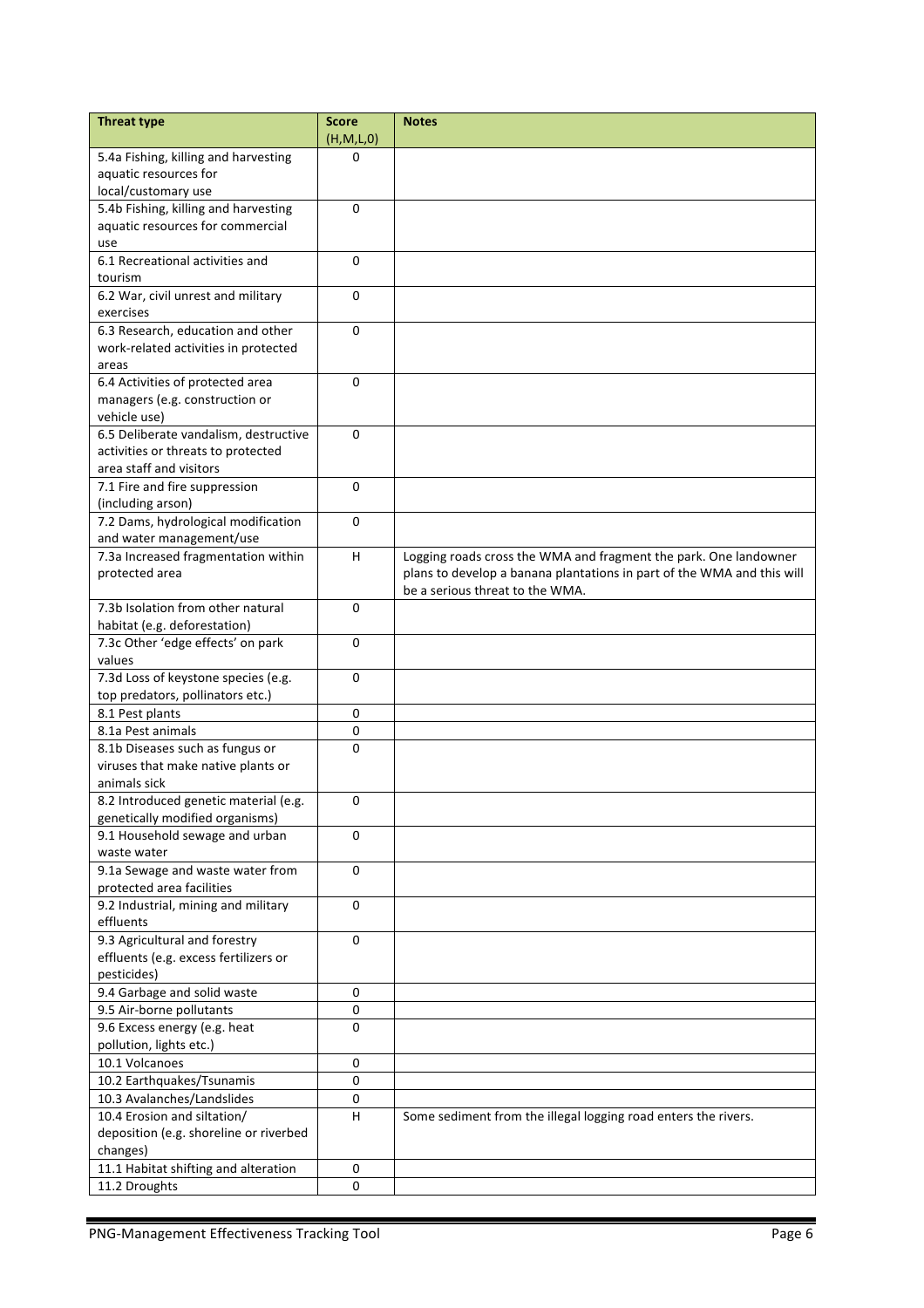| <b>Threat type</b>                                                                   | <b>Score</b> | <b>Notes</b>                                                                                                                                                                                                                                                                                                                                                                                                                                                                           |
|--------------------------------------------------------------------------------------|--------------|----------------------------------------------------------------------------------------------------------------------------------------------------------------------------------------------------------------------------------------------------------------------------------------------------------------------------------------------------------------------------------------------------------------------------------------------------------------------------------------|
|                                                                                      | (H,M,L,0)    |                                                                                                                                                                                                                                                                                                                                                                                                                                                                                        |
| 11.3 Temperature extremes                                                            | M            | Now there are more hot days. The park is in the mountainous areas<br>and we notice a change in the temperatures. Now the borer (pest) in<br>the kaukau (sweet potato) is more common due to the higher<br>temperatures. This is affecting the food chain. Temperature extremes<br>also affect gardening due to longer dry seasons.                                                                                                                                                     |
| 11.4 Storms and flooding                                                             | M            | Flooding causes damage to crops on the river banks. The crops are<br>washed away.                                                                                                                                                                                                                                                                                                                                                                                                      |
| 11.5 Coral bleaching                                                                 | $\mathbf{0}$ |                                                                                                                                                                                                                                                                                                                                                                                                                                                                                        |
| 11.6 Intrusion by saltwater into<br>gardens etc.                                     | $\Omega$     |                                                                                                                                                                                                                                                                                                                                                                                                                                                                                        |
| 11.7 Sea level rise                                                                  | H            | The customary landowners who live on the coast experience<br>increasing sea level which is leading to coastal erosion and consequent<br>resettlement.                                                                                                                                                                                                                                                                                                                                  |
| Other (please explain)                                                               |              |                                                                                                                                                                                                                                                                                                                                                                                                                                                                                        |
| 12.1 Loss of cultural links, traditional<br>knowledge and/or management<br>practices | H            | We are losing our language and culture (e.g. sing sings). This is due to<br>western influence, our education system and the churches that do not<br>support many traditional practices. There is the influence of drugs and<br>alcohol that take away the traditional customs of young people. This<br>requires good governance in the community to address these issues.<br>The development process is not working. There needs to be more<br>training to help the community leaders. |
| 12.2 Natural deterioration of<br>important cultural site values                      | H            | The impact is mainly on areas outside the WMA i.e. in the coastal<br>areas e.g. important turtle nesting areas are under threat. There are<br>small rocky islands (about six) which are under threat from strong<br>waves and loss of coastal vegetation. The birds are also losing their<br>habitat. We need to protect these areas.                                                                                                                                                  |
| 12.3 Destruction of cultural heritage<br>buildings, gardens, sites etc.              | H            |                                                                                                                                                                                                                                                                                                                                                                                                                                                                                        |
| Other (please explain)                                                               |              | Lack of incentives; lack of gender inclusion in management                                                                                                                                                                                                                                                                                                                                                                                                                             |

### Table 5. Worst threats and ways forward

| <b>Threat</b><br>No. | Threat<br>(Most significant first)                                     | Threat number or<br>name (copy no.<br>from Table 4) | Nature of the threat, impact and how to reduce the impact.                                                                                                                                                                                                                                       |
|----------------------|------------------------------------------------------------------------|-----------------------------------------------------|--------------------------------------------------------------------------------------------------------------------------------------------------------------------------------------------------------------------------------------------------------------------------------------------------|
| 1                    | <b>Illegal logging</b>                                                 | 5.3 <sub>b</sub>                                    | It is illegal. We need to change our status from a WMA into<br>one of the new categories of protected area. This will give us<br>greater protection against the loggers. The WMA has a lot of<br>valuable loggable timber and the threat of logging is always<br>present.                        |
| $\mathcal{P}$        | Lack of incentives (for<br>funding for training<br>and other projects) | Other                                               | If there is no incentives given to WMA communities then the<br>people will lose interest in maintaining the WMA. We need<br>some funding for projects and then the people will see some<br>value in protecting the WMA. There is a lack of linkages among<br>government in providing assistance. |
| 3                    | Lack of gender<br>inclusion in<br>management                           | Other                                               | If the group comprises only men there will be less respect from<br>others than if there was more equitable participation. We need<br>education to train our young people and women to help them<br>to participate in the programs and in decision making.                                        |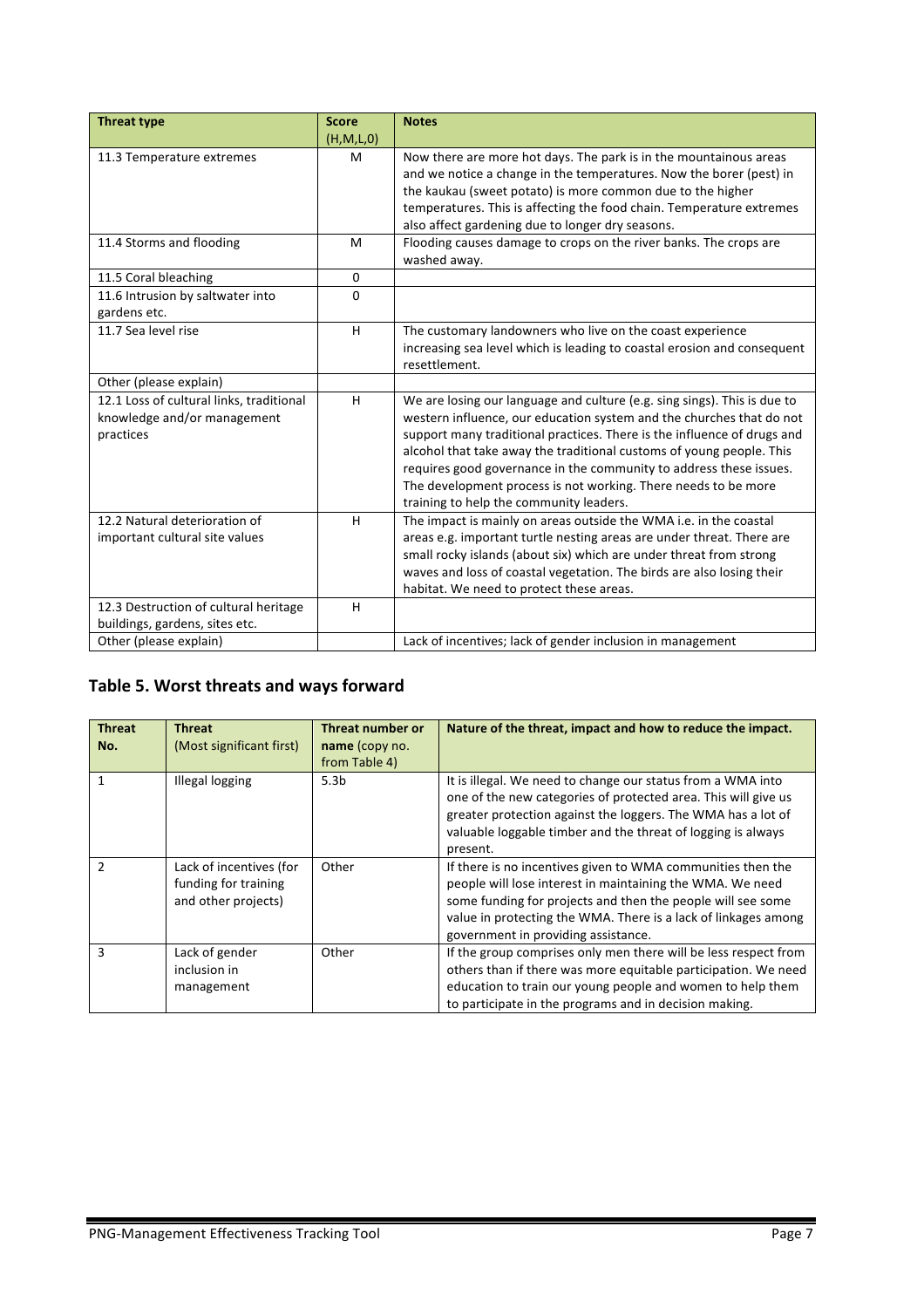# Part 4: What is the management like in the protected area?

| <b>Issue</b>                      | <b>Score</b><br>(0,1,2,3, NA) | <b>Comment</b>                                                                                                                                                                                                                                                                                                                                                                                                                                                                               | <b>Next steps</b>                                                                                                                                                                                                                                                                                                                                                                                                                                                                                                                                                                                                                                                          |
|-----------------------------------|-------------------------------|----------------------------------------------------------------------------------------------------------------------------------------------------------------------------------------------------------------------------------------------------------------------------------------------------------------------------------------------------------------------------------------------------------------------------------------------------------------------------------------------|----------------------------------------------------------------------------------------------------------------------------------------------------------------------------------------------------------------------------------------------------------------------------------------------------------------------------------------------------------------------------------------------------------------------------------------------------------------------------------------------------------------------------------------------------------------------------------------------------------------------------------------------------------------------------|
| 1a. Legal status                  | 3                             | Legally gazetted WMA.                                                                                                                                                                                                                                                                                                                                                                                                                                                                        |                                                                                                                                                                                                                                                                                                                                                                                                                                                                                                                                                                                                                                                                            |
| 1b. Legal status                  |                               |                                                                                                                                                                                                                                                                                                                                                                                                                                                                                              |                                                                                                                                                                                                                                                                                                                                                                                                                                                                                                                                                                                                                                                                            |
| 2a. Protected area<br>regulations | $\mathbf{1}$                  | Several customary laws are in place<br>e.g. regulating hunting of all<br>animals, collection of megapode<br>eggs and timber etc by the<br>customary landowners. The rules<br>are written by the Wildlife<br>Management Committee, but they<br>are insufficient laws to protect the<br>WMA, especially from external<br>threats such as illegal logging. This<br>logging was allowed through our<br>weak national laws.                                                                       | Strengthen our national laws to ensure<br>that customary landowners are<br>consulted when decisions are made<br>that will impact on their protected<br>area.                                                                                                                                                                                                                                                                                                                                                                                                                                                                                                               |
| 2b. Protected area<br>regulations |                               |                                                                                                                                                                                                                                                                                                                                                                                                                                                                                              |                                                                                                                                                                                                                                                                                                                                                                                                                                                                                                                                                                                                                                                                            |
| 3. Law enforcement                | $\mathbf{1}$                  | From 1987 to the late 90s we had<br>an officer who was responsible for<br>enforcement. This service was<br>withdrawn and now there are no<br>appointed government staff and no<br>leadership support to help the<br>WMA. There are some traditional<br>laws that apply to resource use,<br>methods of hunting etc. In general<br>the customary landowners are able<br>to look after their own land, but it<br>is difficult to prevent the logging<br>companies from impacting on our<br>WMA. | We need to demonstrate to<br>government and other stakeholders<br>the positive effects of our conservation<br>efforts. When the<br>community/customary landowners see<br>this they will be more interested in<br>conservation. We need some<br>incentives to boost our own people in<br>their conservation efforts. We don't<br>always need outsiders (e.g. NGOs to do<br>it for us). We want to build our own<br>capacity and we need some support for<br>our environment program. This would<br>be used for specific projects that would<br>enable basic changes. It is important to<br>have project administration skills, some<br>basic facilities and infrastructure. |
| 4. Protected area objectives      | $\overline{2}$                | We have a mission statement with<br>broad objectives. The Gunatege<br>Resource Owners Association has<br>been formed and has identified a<br>number of objectives that apply to<br>areas within and outside the WMA.                                                                                                                                                                                                                                                                         | Training is a major component so that<br>the community can more effectively<br>play their role in achieving the stated<br>objectives.                                                                                                                                                                                                                                                                                                                                                                                                                                                                                                                                      |

# **Table 6. Management effectiveness scores, comments, next steps**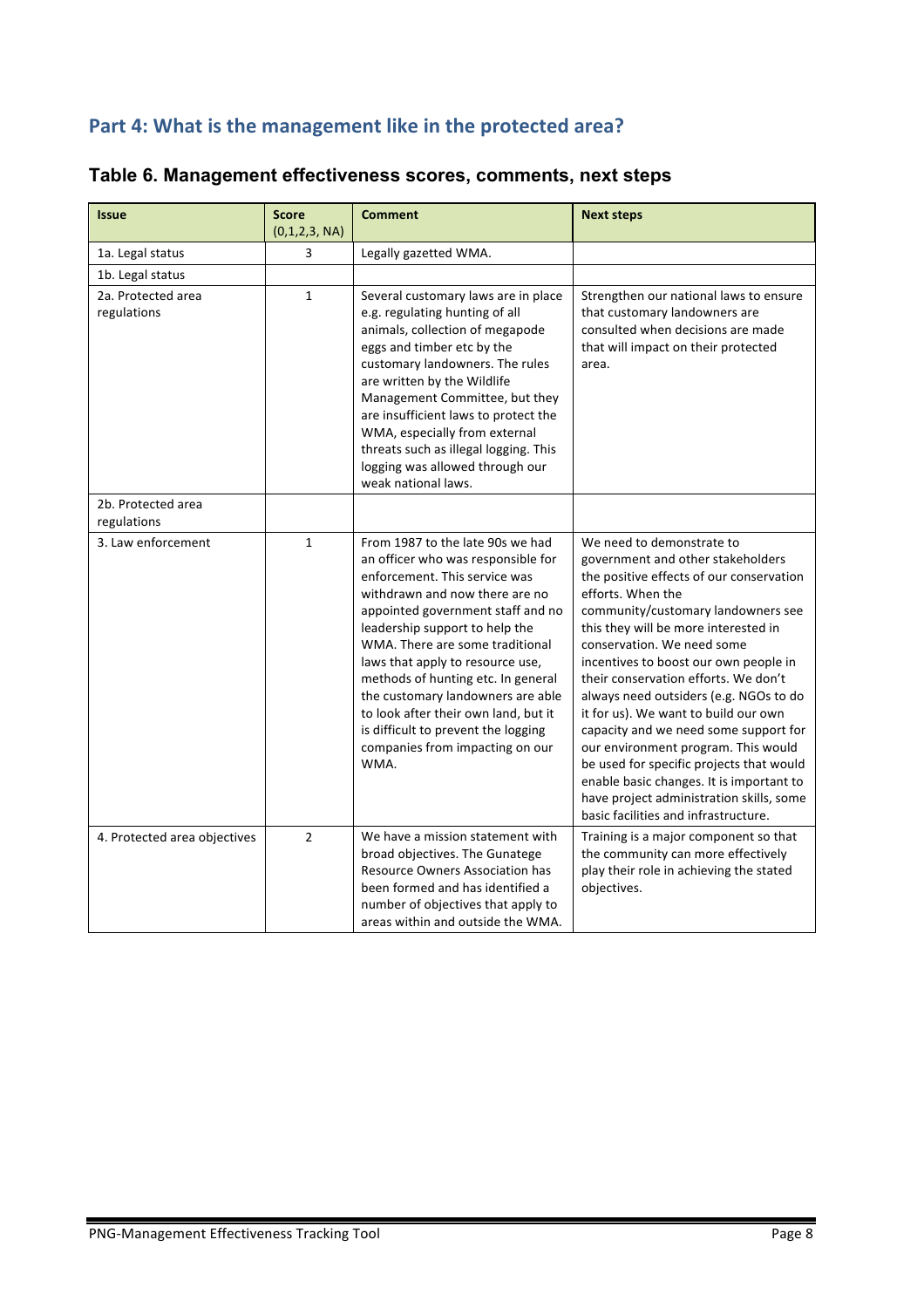| <b>Issue</b>                    | <b>Score</b><br>(0,1,2,3, NA) | <b>Comment</b>                                                                                                                                                                                                                                                                                                                                                                        | <b>Next steps</b>                                                                                                                                                                                                                                                                                                                                                                                                                                                                                                                                                                                                                                                                                                                         |
|---------------------------------|-------------------------------|---------------------------------------------------------------------------------------------------------------------------------------------------------------------------------------------------------------------------------------------------------------------------------------------------------------------------------------------------------------------------------------|-------------------------------------------------------------------------------------------------------------------------------------------------------------------------------------------------------------------------------------------------------------------------------------------------------------------------------------------------------------------------------------------------------------------------------------------------------------------------------------------------------------------------------------------------------------------------------------------------------------------------------------------------------------------------------------------------------------------------------------------|
| 5. Protected area design        | 2                             | The design was originally effective.<br>However, since that time there has<br>been considerable logging and land<br>use change in the surrounding<br>areas and wildlife are moving back<br>into the WMA as they have lost<br>other habitat. To effectively protect<br>the environment and in particular<br>the rare and threatened wildlife,<br>the WMA would need to be<br>expanded. | The community would like to extend<br>the boundaries of the WMA to include<br>land on the coastal and the western<br>side of the WMA i.e. to about 20,000ha<br>to include additional habitat, caves and<br>waterfalls and to secure the land from<br>logging). The landowners from outside<br>the WMA attending the assessment<br>also voiced support for the extended<br>WMA, mainly to provide increased<br>protection of the environment and<br>resources from threats, particularly<br>from logging interests (e.g. there is a<br>proposal to extend the logging road<br>through the area that would form part<br>of the expanded WMA and the<br>landowners are requesting government<br>assistance to prevent this logging<br>road). |
| 6. Protected area<br>boundaries | 3                             | The boundary was surveyed in<br>2004, with funding from the<br>Australian Govt (Aus Aid). We hired<br>a surveyor to identify the boundary<br>on the ground and the people<br>marked the site (e.g. marked trees<br>etc). The people know where the<br>boundaries are.                                                                                                                 |                                                                                                                                                                                                                                                                                                                                                                                                                                                                                                                                                                                                                                                                                                                                           |
| 7. Management plan              | $\overline{2}$                | Lack of funding limits<br>implementation.                                                                                                                                                                                                                                                                                                                                             | Regularly revise the Management Plan<br>to ensure that it meets the needs of<br>the community and is effective in<br>protecting the values of the WMA.                                                                                                                                                                                                                                                                                                                                                                                                                                                                                                                                                                                    |
| 7a. Planning process            | 1                             |                                                                                                                                                                                                                                                                                                                                                                                       |                                                                                                                                                                                                                                                                                                                                                                                                                                                                                                                                                                                                                                                                                                                                           |
| 7b. Planning process            | 0                             |                                                                                                                                                                                                                                                                                                                                                                                       |                                                                                                                                                                                                                                                                                                                                                                                                                                                                                                                                                                                                                                                                                                                                           |
| 7c. Planning process            | 1                             | Monitoring occurs, but not on a<br>regular basis.                                                                                                                                                                                                                                                                                                                                     |                                                                                                                                                                                                                                                                                                                                                                                                                                                                                                                                                                                                                                                                                                                                           |
| 8. Regular work plan            | 0                             |                                                                                                                                                                                                                                                                                                                                                                                       |                                                                                                                                                                                                                                                                                                                                                                                                                                                                                                                                                                                                                                                                                                                                           |
| 9. Resource inventory           | $\overline{2}$                | Customary landowners have<br>extensive knowledge of their area<br>in general and use this as a basis<br>for management. There is some<br>information on megapodes, which<br>is based on the observations of<br>particular landowners. In most<br>other areas there is little formal<br>information.                                                                                   | Improved information and data on the<br>WMA is important to improve<br>management. We need to fund<br>appropriate training of our landowners<br>to undertake this data gathering.                                                                                                                                                                                                                                                                                                                                                                                                                                                                                                                                                         |
| 10. Protection systems          | $\mathbf{1}$                  | The customary landowners are<br>aware of intruders and of any<br>illegal resource use and are largely<br>effective in protecting the values of<br>the WMA. However, the links<br>between the government and the<br>people are not effective e.g. in<br>preventing logging of our lands.                                                                                               | We have to write to our Local Level<br>Government so that all the councillors<br>are aware of the WMA and its<br>conservation needs.                                                                                                                                                                                                                                                                                                                                                                                                                                                                                                                                                                                                      |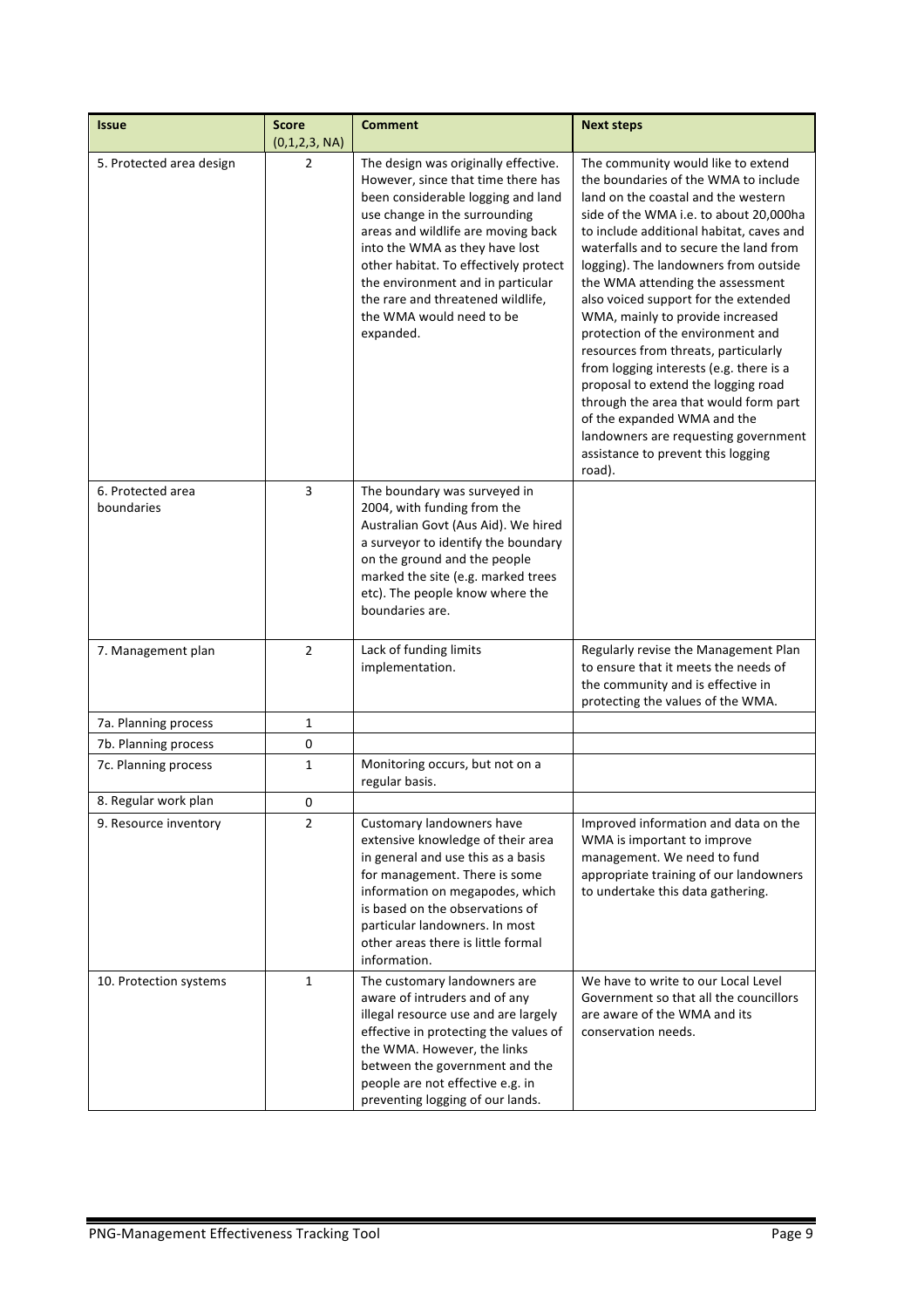| <b>Issue</b>                                          | <b>Score</b><br>(0,1,2,3, NA) | <b>Comment</b>                                                                                                                                                                            | <b>Next steps</b>                                                                                                                                                                                                                                                                                                                                                                       |  |
|-------------------------------------------------------|-------------------------------|-------------------------------------------------------------------------------------------------------------------------------------------------------------------------------------------|-----------------------------------------------------------------------------------------------------------------------------------------------------------------------------------------------------------------------------------------------------------------------------------------------------------------------------------------------------------------------------------------|--|
| 11. Research and<br>monitoring                        | 0                             |                                                                                                                                                                                           | Research particularly resource<br>inventory is important to inform<br>management. This may result in the<br>identification of new and important<br>species. This will result in researchers<br>coming into our communities and raise<br>the profile and importance of the<br>WMA.                                                                                                       |  |
| 12. Resource management                               | 0                             |                                                                                                                                                                                           |                                                                                                                                                                                                                                                                                                                                                                                         |  |
| 13a. Staff numbers                                    | 0                             |                                                                                                                                                                                           |                                                                                                                                                                                                                                                                                                                                                                                         |  |
| 13b. Other people working<br>on the protected area    | $\mathbf{1}$                  | There are some people who are<br>actively working e.g. some active<br>management of megapode<br>harvesting.                                                                               | Our people need training to effectively<br>undertake their management<br>responsibilities.                                                                                                                                                                                                                                                                                              |  |
| 14. Training and skills                               | $\Omega$                      | They have local knowledge only in<br>relation to the biodiversity and<br>other values of the WMA.                                                                                         | Training is needed in relation to:<br>conservation training (basics of<br>conservation, ranger training to enable<br>people to explain what is happening in<br>the environment); ecotourism training<br>(hiking, trekking, birdwatching, safety);<br>hospitality training and food provision<br>for the proposed tourist facility;<br>administration skills; IT; finance,<br>budgeting. |  |
| 15. Current budget                                    | 0                             | Lack of funding is an important<br>constraint on achieving effective<br>management outcomes.                                                                                              | Continue to contact Local Level<br>Government to identify potential<br>sources of funding.                                                                                                                                                                                                                                                                                              |  |
| 16. Security of budget                                | 0                             |                                                                                                                                                                                           |                                                                                                                                                                                                                                                                                                                                                                                         |  |
| 17. Management of budget                              | ΝA                            |                                                                                                                                                                                           |                                                                                                                                                                                                                                                                                                                                                                                         |  |
| 18. Equipment                                         | 0                             |                                                                                                                                                                                           | Shovels, diggers and carpentry tools to<br>assist in maintaining the WMA's<br>boundary lines.                                                                                                                                                                                                                                                                                           |  |
| 19. Maintenance of<br>equipment                       | <b>NA</b>                     |                                                                                                                                                                                           |                                                                                                                                                                                                                                                                                                                                                                                         |  |
| 20. Education and<br>awareness                        | $\overline{2}$                | Eco Forestry undertakes some<br>education e.g. training on<br>conservation (through REDD+) and<br>assist with land use plans. Our aim<br>is to stop illegal logging.                      | We need to prioritise the type of<br>training that is needed within the<br>community.                                                                                                                                                                                                                                                                                                   |  |
| 21. Planning for land use or<br>marine activities     | 0                             | Planning decisions have enabled<br>the logging company to construct a<br>logging road within the WMA and<br>this has had significant impacts on<br>the WMA.                               | We need to raise awareness at all<br>levels about the WMA.                                                                                                                                                                                                                                                                                                                              |  |
| 22. State and commercial<br>neighbours                | $\mathbf{1}$                  | There are discussions with the<br>logging company that illegally<br>entered our WMA. There has been<br>a court case and a decision is<br>pending relating to the latest<br>appeal (2012). | There needs to be a focus on improving<br>the livelihoods of the people e.g.<br>providing basic services such as an aid<br>post, elementary schools, primary<br>schools etc.                                                                                                                                                                                                            |  |
| 23. Indigenous people/<br><b>Customary landowners</b> | 3                             | The community works together in<br>decision making.                                                                                                                                       |                                                                                                                                                                                                                                                                                                                                                                                         |  |
| 24a. Impact on<br>communities                         | 0                             | There is no communication with<br>CEPA and also with a couple of<br>local villages outside of the WMA.                                                                                    | Improved communication with diverse<br>stakeholders is essential.                                                                                                                                                                                                                                                                                                                       |  |
| 24b. Impact on<br>communities                         | 0                             |                                                                                                                                                                                           |                                                                                                                                                                                                                                                                                                                                                                                         |  |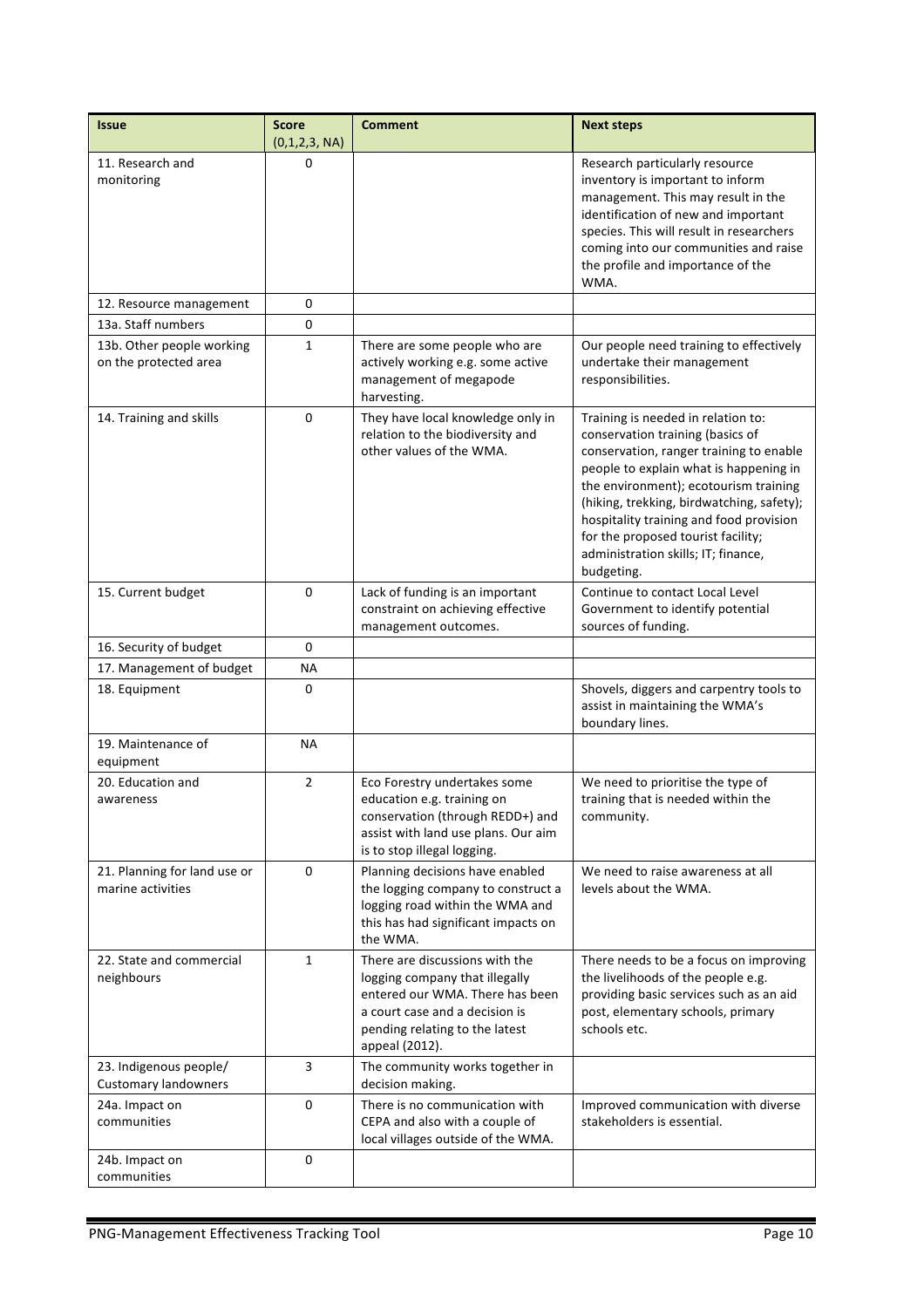| <b>Issue</b>                        | <b>Score</b><br>(0,1,2,3, NA) | <b>Comment</b>                                                                                                                                                            | <b>Next steps</b>                                                                                                                                                                                              |
|-------------------------------------|-------------------------------|---------------------------------------------------------------------------------------------------------------------------------------------------------------------------|----------------------------------------------------------------------------------------------------------------------------------------------------------------------------------------------------------------|
| 24c. Impact on<br>communities       | $\mathbf{1}$                  |                                                                                                                                                                           |                                                                                                                                                                                                                |
| 25. Economic benefit                | $\mathbf{1}$                  |                                                                                                                                                                           | Potential projects mainly revolve<br>around tourism.                                                                                                                                                           |
| 26. Monitoring and<br>evaluation    | $\Omega$                      |                                                                                                                                                                           | This is essential to underpin effective<br>management.                                                                                                                                                         |
| 27. Visitor facilities              | $\Omega$                      |                                                                                                                                                                           | Some investment is needed into visitor<br>facilities to help develop some income<br>generating activities to better protect<br>the WMA. Investment is needed in<br>small guesthouses to encourage<br>visitors. |
| 28. Commercial tourism<br>operators | $\Omega$                      |                                                                                                                                                                           |                                                                                                                                                                                                                |
| 29. Fees                            | <b>NA</b>                     |                                                                                                                                                                           |                                                                                                                                                                                                                |
| 30. Condition of values             | 2                             | The natural values in general<br>remain intact, despite illegal<br>logging in part of the WMA.<br>Wildlife are returning to the WMA<br>due to land use changes elsewhere. | We need to continue to address the<br>loss of our cultural and traditional<br>values and language.                                                                                                             |
| 30a.Condition of values             | $\mathbf{1}$                  | It is based on local knowledge.                                                                                                                                           |                                                                                                                                                                                                                |
| 30b. Condition of values            | $\Omega$                      | EcoForestry is targeting the logging<br>threat, but most threats are not<br>being effectively managed.                                                                    |                                                                                                                                                                                                                |
| 30c. Condition of values            | $\Omega$                      |                                                                                                                                                                           |                                                                                                                                                                                                                |

# **Part 5: Condition and trends of protected area values**

# **Table 7. Values, condition and trend**

| <b>Key value</b><br>(from Table 2)                   | <b>Condition</b><br><b>Score</b><br>(VG, G, F,<br>P, DK) | <b>Trend</b><br><b>Score</b><br>(I, S, D,<br>DK) | Information source and justification for Assessment and HOW<br>the condition can be IMPROVED                                                                                                                                                                                                                                                                                                                                                            |
|------------------------------------------------------|----------------------------------------------------------|--------------------------------------------------|---------------------------------------------------------------------------------------------------------------------------------------------------------------------------------------------------------------------------------------------------------------------------------------------------------------------------------------------------------------------------------------------------------------------------------------------------------|
| Maintaining sustainable<br>livelihoods of the people | G                                                        | S                                                | Landowners reside outside the WMA and most of their<br>subsistence needs are met outside the WMA, although resources<br>are extracted for house building, medicinal and ceremonial<br>purposes. The main pressure is population increase and the loss of<br>surrounding landscapes. The current condition is stable.                                                                                                                                    |
| Protecting customs,<br>legends and history           | F                                                        | D                                                | The customs and beliefs are slowly dying out. There is perhaps<br>only one person who is trying to keep the culture with the<br>younger generation. There is home brew and drugs in the village<br>(some is grown in the gardens). There is no high school so young<br>people must board in the city. They are influenced by the customs<br>on the coast/city. We need a high school in our community so that<br>our children stay with their families. |
| Forest                                               | VG                                                       | S                                                | Regulations control the take of timber, although illegal logging has<br>taken place. The forest is in very good condition and the trend is<br>stable.                                                                                                                                                                                                                                                                                                   |
| River and water                                      | VG                                                       | S                                                | There are limited negative impacts on the water supply.                                                                                                                                                                                                                                                                                                                                                                                                 |
| Grassland                                            | VG                                                       | S                                                | In very good condition and the trend is stable.                                                                                                                                                                                                                                                                                                                                                                                                         |